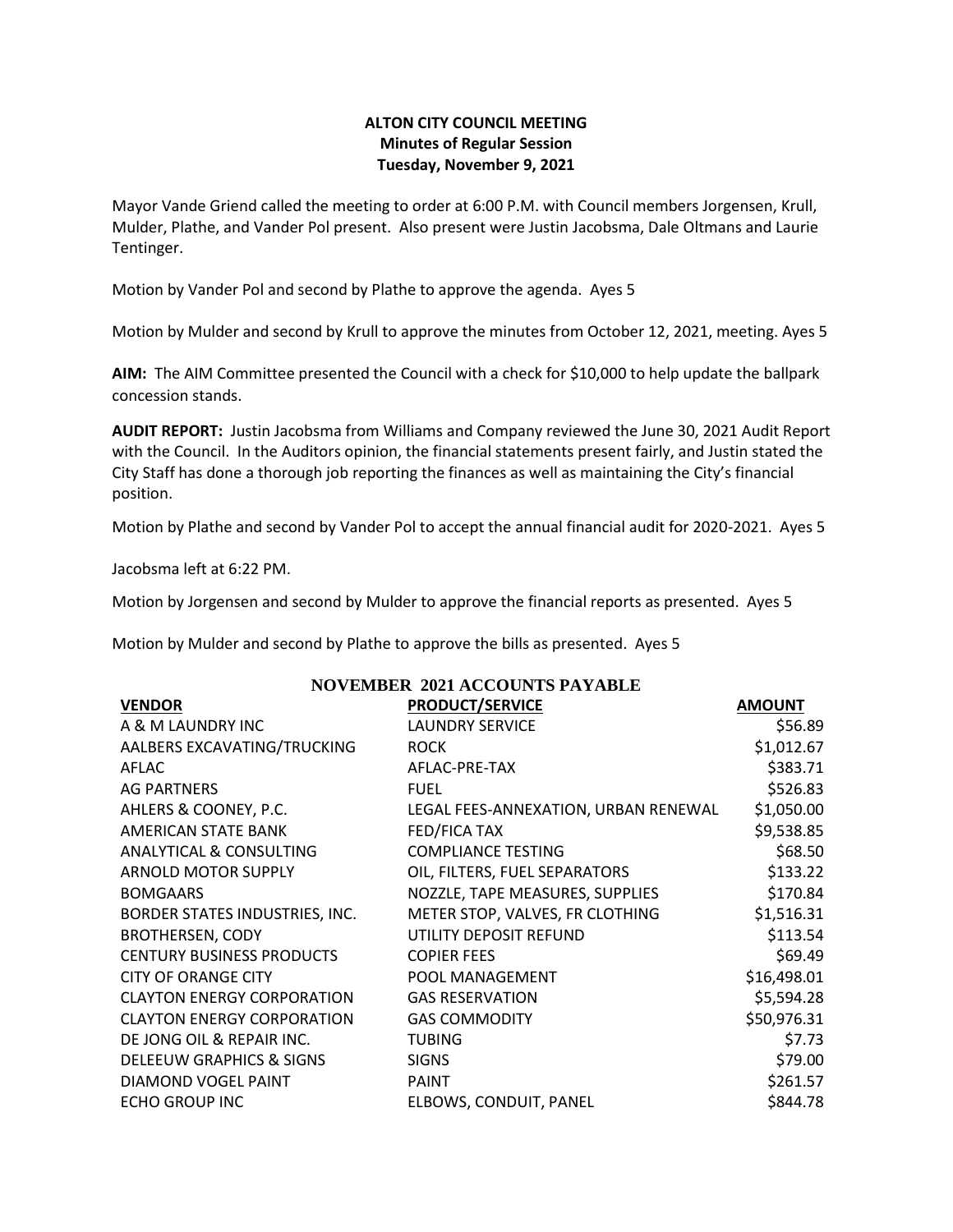| ELECTRONIC ENGINEERING CO.           | <b>PAGER BATTERIES</b>             | \$283.95    |
|--------------------------------------|------------------------------------|-------------|
| <b>FELD FIRE</b>                     | <b>BUNKER GEAR</b>                 | \$820.00    |
| <b>FOREMAN TIRE SERVICE</b>          | TIRE DISPOSAL, TIRE REPAIR         | \$72.00     |
| FP MAILING SOLUTIONS                 | <b>INK CARTRIDGES</b>              | \$209.00    |
| FRIEDMANN, WILMA                     | UTILITY DEPOSIT REFUND             | \$83.03     |
| <b>GAS PRODUCTS SALES INC</b>        | <b>REGULATORS</b>                  | \$537.52    |
| <b>GRAINGER</b>                      | REDUCING TEES, SAFETY GLASSES      | \$94.67     |
| <b>GROEBNER &amp; ASSOCIATES INC</b> | <b>COUPLING</b>                    | \$578.16    |
| <b>GWORKS</b>                        | <b>LICENSE &amp; SUPPORT FEE</b>   | \$4,823.88  |
| HAWKE & CO AG SERVICES               | SERVICE JCB WHEEL LOADER           | \$1,234.43  |
| HAYUNGS, DAVID                       | UTILITY DEPOSIT REFUND             | \$300.00    |
| <b>HOLIDAY INN</b>                   | <b>IMFOA CONFERENCE</b>            | \$448.00    |
| HUBERS PLUMBING, HEATING             | <b>COUPLERS, ELBOWS</b>            | \$189.03    |
| IOWA RURAL WATER ASSN.               | <b>DUES</b>                        | \$275.00    |
| <b>IOWA STATE TREASURER</b>          | <b>STATE TAX</b>                   | \$1,552.00  |
| <b>IPERS COLLECTIONS</b>             | <b>IPERS</b>                       | \$6,458.07  |
| <b>STUART C IRBY CO</b>              | MARKING PAINT, COUPLINGS           | \$476.28    |
| <b>J&amp;A EXCAVATING, LLC</b>       | <b>SUBSTATION - STORM SEWER</b>    | \$1,861.16  |
| <b>JANITOR'S CLOSET</b>              | <b>DISPENSERS</b>                  | \$50.08     |
| <b>KOPETSKYS ACE</b>                 | WATER FILTER SYSTEM, FILTERS       | \$190.83    |
| KROMMENDYK, JACOB                    | UTILITY DEPOSIT REFUND             | \$50.00     |
| <b>ASHLEY LALK</b>                   | <b>EMS TRAINING REIMBURSEMENT</b>  | \$110.00    |
| MID SIOUX OPPORTUNITY                | <b>PROJECT SHARE</b>               | \$20.00     |
| MIDAMERICAN ENERGY                   | <b>STREET LIGHTS</b>               | \$292.36    |
| MIKES WELDING & REPAIR               | <b>SUPPLIES</b>                    | \$92.80     |
| MISSOURI RIVER ENERGY SERVICES       | <b>TECH DAYS REGISTRATION</b>      | \$100.00    |
| MISSOURI RIVER ENERGY SERVICES       | <b>ELECTRIC</b>                    | \$43,742.96 |
| MUNICIPAL UTIL-BILLS                 | <b>UTILITIES</b>                   | \$1,116.51  |
| <b>NCC</b>                           | <b>EMS TRAINING</b>                | \$20.00     |
| NEAL CHASE LUMBER CO                 | SUPPLIES, CONCESSION STAND REPAIRS | \$4,721.21  |
| NORTHLAND CAPITAL FINANCIAL          | PAYLOADER LEASE                    | \$28,734.00 |
| ORANGE CITY MUNICIPAL UTILITIE       | <b>BULK WATER</b>                  | \$7,957.58  |
| <b>DALE OLTMANS</b>                  | REIMBURSE - RAIN COAT/BIBS         | \$159.98    |
| OLTMANS, HANNAH                      | UTILITY DEPOSIT REFUND             | \$250.00    |
| ORANGE CITY SANITATION               | <b>GARBAGE HAULING</b>             | \$7,030.60  |
| <b>PAYROLL</b>                       | PAYROLL 10/31/2021                 | \$30,380.03 |
| PEFA, INC                            | <b>GAS COMMODITY</b>               | \$28,035.18 |
| PLUIM PUBLISHING CO., INC.           | <b>FIRE AD</b>                     | \$350.00    |
| PREMIER COMMUNICATIONS               | <b>IT SERVICES</b>                 | \$600.00    |
| RADDATZ, LISA                        | UTILITY DEPOSIT REFUND             | \$275.00    |
| REFLECTIVE APPAREL FACTORY           | <b>VESTS</b>                       | \$125.06    |
| <b>RICE SIGNS</b>                    | <b>SIGNS</b>                       | \$66.50     |
| SIOUX COMMERCIAL SWEEPING INC        | STRIPE PARKING LOT, CURB PAINTING  | \$813.50    |
| <b>SIOUX COUNTY RECORDER</b>         | <b>ATV REGISTRATION</b>            | \$35.75     |
| <b>SIOUX GOLF &amp; COUNTRY CLUB</b> | ECONOMIC DEVELOPMENT CONTRIB       | \$25,000.00 |
| <b>LAURIE TENTINGER</b>              | <b>MILEAGE</b>                     | \$302.45    |
| THE YARD BAR & GRILL                 | <b>ELECTRIC REBATE</b>             | \$150.00    |
| TOWN & COUNTRY IMPLEMENT             | <b>FIRE TRUCK REPAIR</b>           | \$31.03     |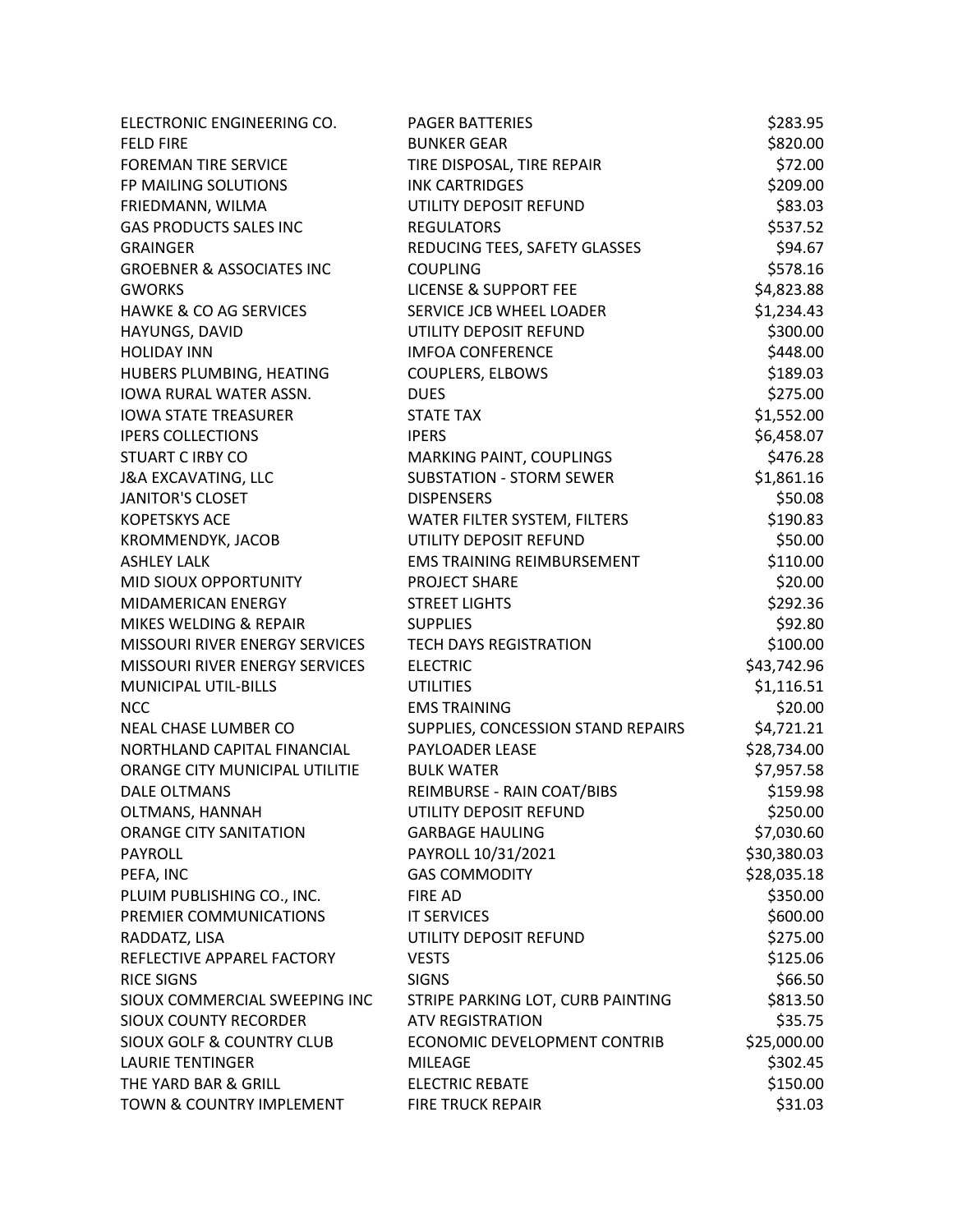| TREASURER - STATE OF IOWA          | <b>WATER EXCISE TAX</b>          | \$1,495.00   |
|------------------------------------|----------------------------------|--------------|
| TREASURER - STATE OF IOWA          | <b>SALES TAX</b>                 | \$2,192.00   |
| <b>TREASURER OF STATE</b>          | <b>UNCLAIMED PROPERTY</b>        | \$37.00      |
| U.S. POSTMASTER                    | <b>POSTAGE</b>                   | \$500.00     |
| UMB BANK, N.A.                     | 2019 BOND INTEREST               | \$13,772.85  |
| UMB BANK, N.A.                     | 2020 BOND FEE                    | \$600.00     |
| UMB BANK, N.A.                     | <b>2020 BOND INTEREST</b>        | \$12,193.35  |
| UMB BANK, N.A.                     | <b>2021 BOND INTEREST</b>        | \$16,166.66  |
| UTILITY EQUIPMENT CO.              | RISERS, WATER SADDLES            | \$1,216.42   |
| <b>TRAVIS VAN ES</b>               | <b>REIMBURSE - SIREN</b>         | \$372.59     |
| <b>VERIZON</b>                     | <b>CELL PHONES</b>               | \$456.58     |
| <b>VERMEER SALES &amp; SERVICE</b> | <b>VAC TRAILER PARTS</b>         | \$494.25     |
| <b>VISA</b>                        | TRAINING, SUPPLIES, POSTAGE      | \$1,317.92   |
| WELLMARK BLUE CROSS/BLUE SHIELD    | <b>GROUP INSURANCE</b>           | \$10,744.30  |
| WESCO DISTRIBUTION, INC.           | <b>CONNECTOR, ROTATION METER</b> | \$652.00     |
| <b>WEST IOWA TELEPHONE</b>         | TELEPHONE, FAX, INTERNET         | \$648.04     |
|                                    | <b>TOTAL ACCOUNTS PAYABLE</b>    | \$352,861.08 |

**PERSONNEL:** Oltmans presented the employees benefit package as prepared by Van Engelenhoven Agency. Discussion was held on the rate decrease and additional options available.

Motion by Jorgensen and second by Vander Pol to approve the employee benefit package as prepared by Van Engelenhoven Agency. Ayes 5

Discussion was held on the end of year employee appreciation party. Staff will work with The Yard to have the party December 13.

Staff has submitted an updated job description for the electric lineman/gas operator position that will be advertised in February or March. It was the consensus of the Council to direct Oltmans, Mulder and the City's HR contractor, to review and interview applicants and present to Council for final decision.

**STREET VACATION:** Oltmans presented a request from Mark Pottebaum to vacate the portion of First Avenue south of his property which has not been maintained. The City will sell the land for one dollar plus legal fees and maintain a utility easement.

**RESOLUTION 21-45 "RESOLUTION PROPOSING THE VACATION AND DISPOSAL OF A PORTION OF FIRST AVENUE, CITY OF ALTON, IOWA"** was introduced and moved for adoption by Council Member Plathe. Mulder seconded the motion to adopt.

On roll call vote: Ayes: Mulder, Plathe, Jorgensen, Krull, Vander Pol Nays: None

Whereupon the Mayor declared the Resolution duly adopted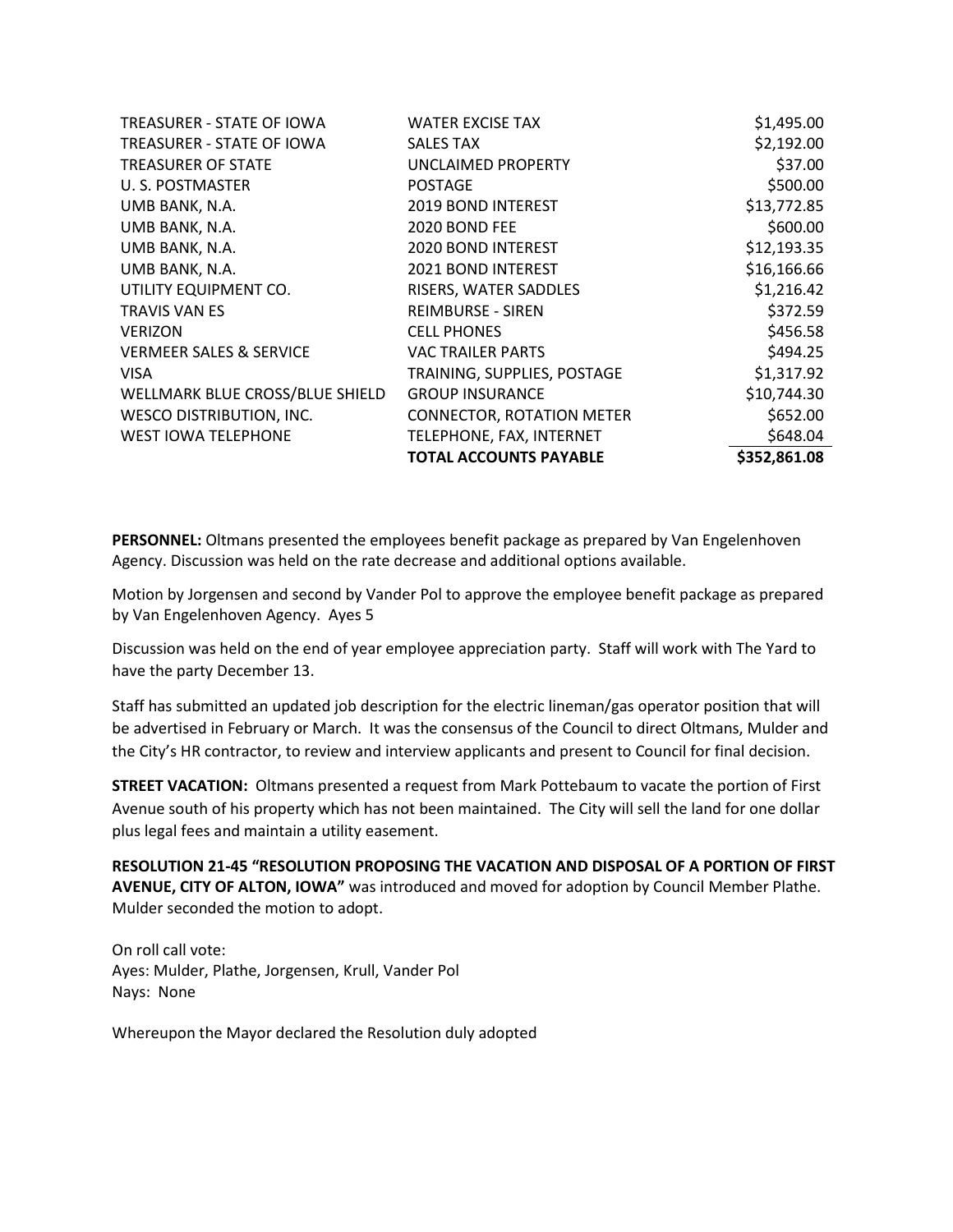**UTILITIES:** The Council completed Public Officials Natural Gas Public Awareness Training and survey.

The Council reviewed a Statement of Financial Support for the natural gas public awareness plan as required by the Federal Energy Regulatory Commission.

Motion by Jorgensen and second by Vander Pol to approve the Natural Gas Public Awareness Statement of Financial Support. Ayes 5

**CITY ATTORNEY:** Oltmans presented the 2022 contract for legal services with Bad De Jong at Klay Law. There were no changes from the 2021 contract.

Motion by Mulder and second by Plathe to approve the 2022 City Attorney Contract as presented. Ayes 5

**ZONING:** Oltmans presented the 2022 Zoning Services contract with Quintin Van Es. There were no changes from the 2021 contract.

Motion by Vander Pol and second by Mulder to approve the 2022 Independent Contractor Zoning contract. Ayes 5

**CODE OF ORDINANCES:** Oltmans informed the Council he has not received an answer on the commercial to residential special exception for zoning.

Oltmans updated the Council on implementing the "No Overnight Parking" ordinance for all City owned parking lots.

The Council continues to make progress on reviewing the updated Code of Ordinances.

**SGCC:** The Sioux Golf & Country Club Treasurer presented the Council with information on their budget and its funding shortfall. Sioux Golf & Country Club submitted a request for a \$25,000 economic development grant, based on the 28E agreement between the City and SGCC. The funds are anticipated to help SGCC cash flow through next month at which time SGCC will start receiving annual dues. The Council reviewed SGCC's financial and bank statements.

Motion by Mulder and second by Plathe to approve the \$25,000 economic development grant to Sioux Golf & Country Club to offset their funding shortfall. Ayes 5

**HIGHWAY 10 CORRIDOR:** Mulder, Oltmans and Vande Griend met with the Department of Transportation. Discussion was held on potential future development along the Highway 10 corridor from East of Alton City limits to Orange City. Discussion was held on planning for access points along Highway 10 as development occurs. The IDOT also discussed the possibility of converting Highway 10 to three lanes from the Floyd River Bridge in Alton to Jay Avenue in Orange City. Orange City and Alton will pursue a Teak grant which allows for up to 100 hours of engineering to investigate access points and future traffic controls and other possible options, as development happens along the corridor. Also discussed was a program to investigate, as a part of the traffic control, how a roundabout at Jefferson Avenue may look.

Mulder, Oltmans and Vande Griend also met with Orange City Staff. Discussion was had concerning the land between the new MOC/FV School development and Alton Fair View Meadows residential developments. The Alton/Orange City Annexation Moratorium was discussed.